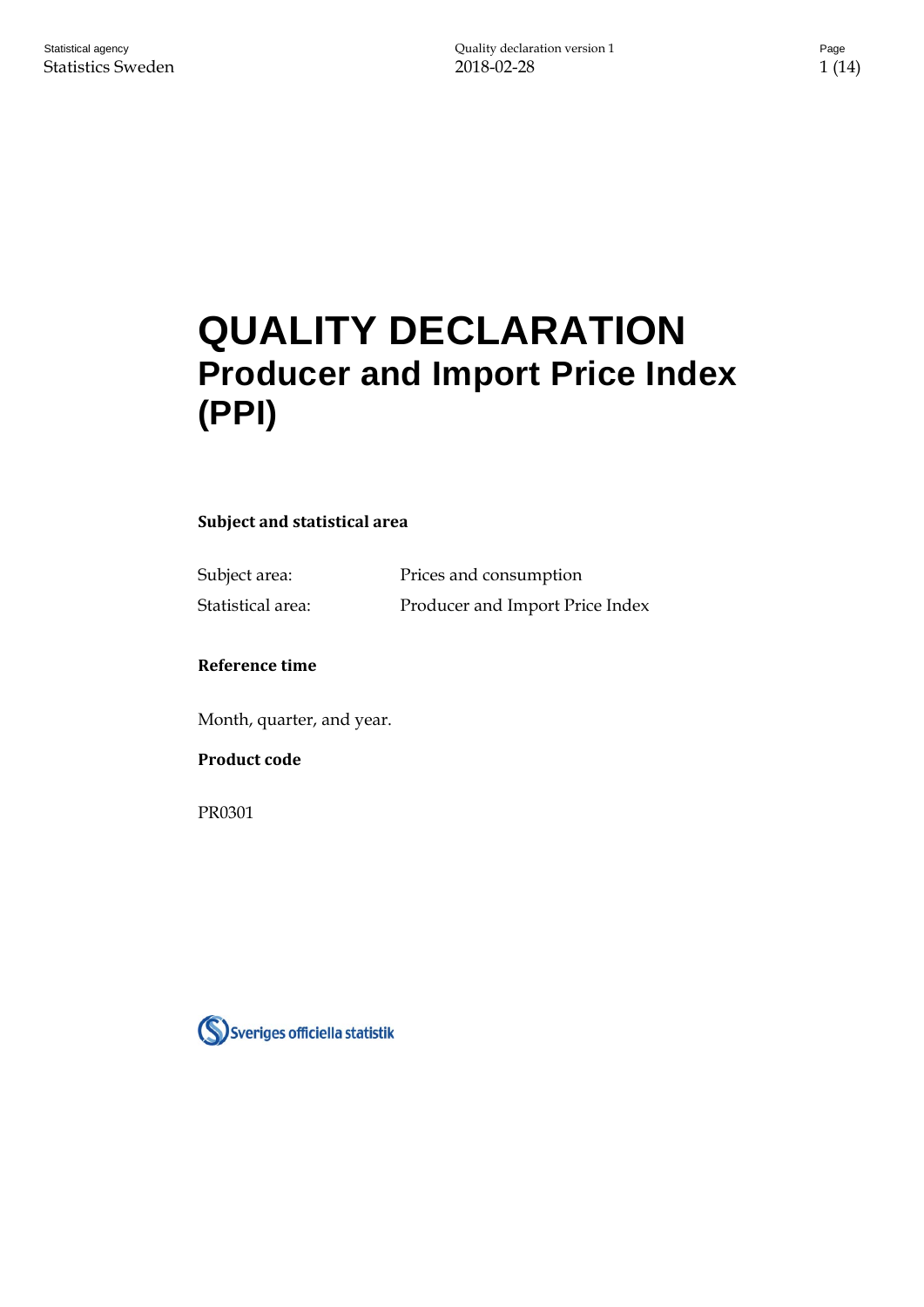| 1              |        |  |
|----------------|--------|--|
|                | 1.1    |  |
|                | 1.1.1  |  |
|                | 1.1.2  |  |
|                | 1.2    |  |
|                | 1.2.1  |  |
|                | 1.2.2  |  |
|                | 1.2.3  |  |
|                | 1.2.4  |  |
|                | 1.2.5  |  |
| $\overline{2}$ |        |  |
|                | 2.1    |  |
|                | 2.2    |  |
|                | 2.2.1  |  |
|                | 2.2.2. |  |
|                | 2.2.3  |  |
|                | 2.2.4  |  |
|                | 2.2.5  |  |
|                | 2.2.6  |  |
|                | 2.3    |  |
| 3              |        |  |
|                | 3.1    |  |
|                | 3.2    |  |
|                | 3.3    |  |
| $\overline{4}$ |        |  |
|                | 4.1    |  |
|                | 4.2    |  |
|                | 4.3    |  |
|                | 4.4    |  |
| 5              |        |  |
|                | 5.1    |  |
|                | 5.2    |  |
|                | 5.3    |  |
|                | 5.4    |  |
|                |        |  |
| A              |        |  |
| B              |        |  |
| C              |        |  |
| D              |        |  |
| E              |        |  |
| F              |        |  |
| G              |        |  |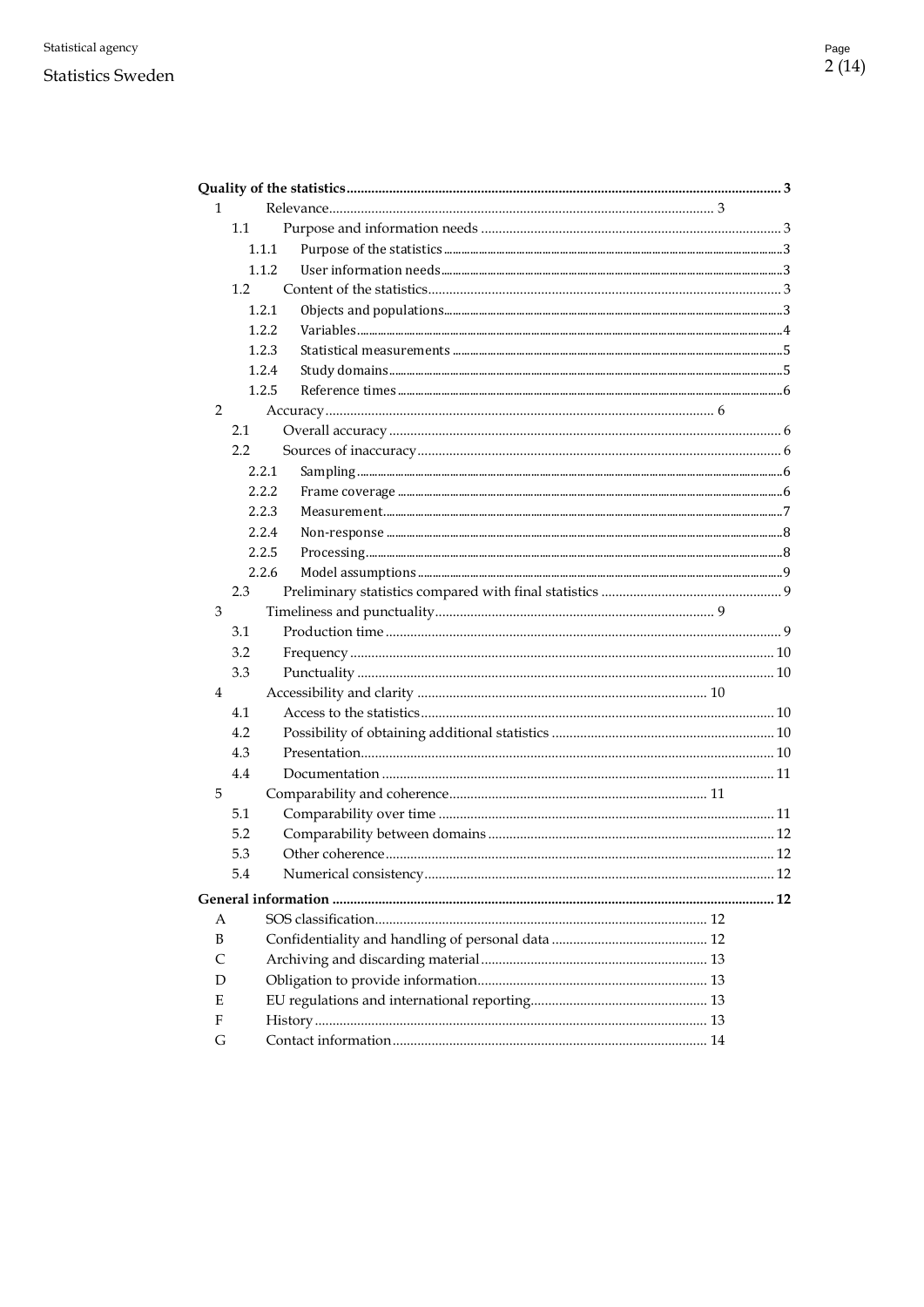# <span id="page-2-0"></span>**Quality of the statistics**

# <span id="page-2-1"></span>**1 Relevance**

# <span id="page-2-2"></span>**1.1 Purpose and information needs**

# <span id="page-2-3"></span>1.1.1 Purpose of the statistics

The purpose of producer and Import Price Indices (PPI) is to present the average price development in the producer and import stages, in total and for different product groups. Prices are measured in the first phase of distribution when the goods are delivered from Swedish producers and when goods enter into Sweden.

# <span id="page-2-4"></span>1.1.2 User information needs

The statistics are primarily used by

- a) Statistics Sweden for the conversion of nominal amounts to amounts in fixed prices in the National Accounts and other economic statistics, such as foreign trade in goods e.g.
- b) Riksbank, National Institute of Economic Research and others for economic analysis, including as a basis for economic policy decisions.
- c) Enterprises, municipalities and county councils for price regulation in long-term agreements.

# <span id="page-2-5"></span>**1.2 Content of the statistics**

# <span id="page-2-6"></span>1.2.1 Units and populations

The population of interest consists of all transactions in the total population carried out by Swedish producers, as well as the total import/entry[1](#page-2-7) regarding the Swedish market.

It would not be practically possible to observe and measure all the transactions described above, except in special cases. For this reason, the target population is defined as all the transactions referring to sales at the production level and purchases at the import level, of products related to product groups in sections under SPIN [2](#page-2-8)015<sup>2</sup>, see table 1. SPIN 2015 refers to a classification of products based on activities under the Swedish Standard of Industry Classification, SNI 2007, and uses the same names for products as SNI 2007 for the corresponding activities.

Import/entry by household is in included in the population of interest, but is excluded from the target population. The same applies to import/entry of products for further export, that is, products that are not consumed or

<span id="page-2-7"></span><sup>1</sup>Import refers to products brought in from countries outside of the EU. Entry refers to products brought in from other EU countries

<span id="page-2-8"></span>2 Swedish Standard of Industry Classification 2007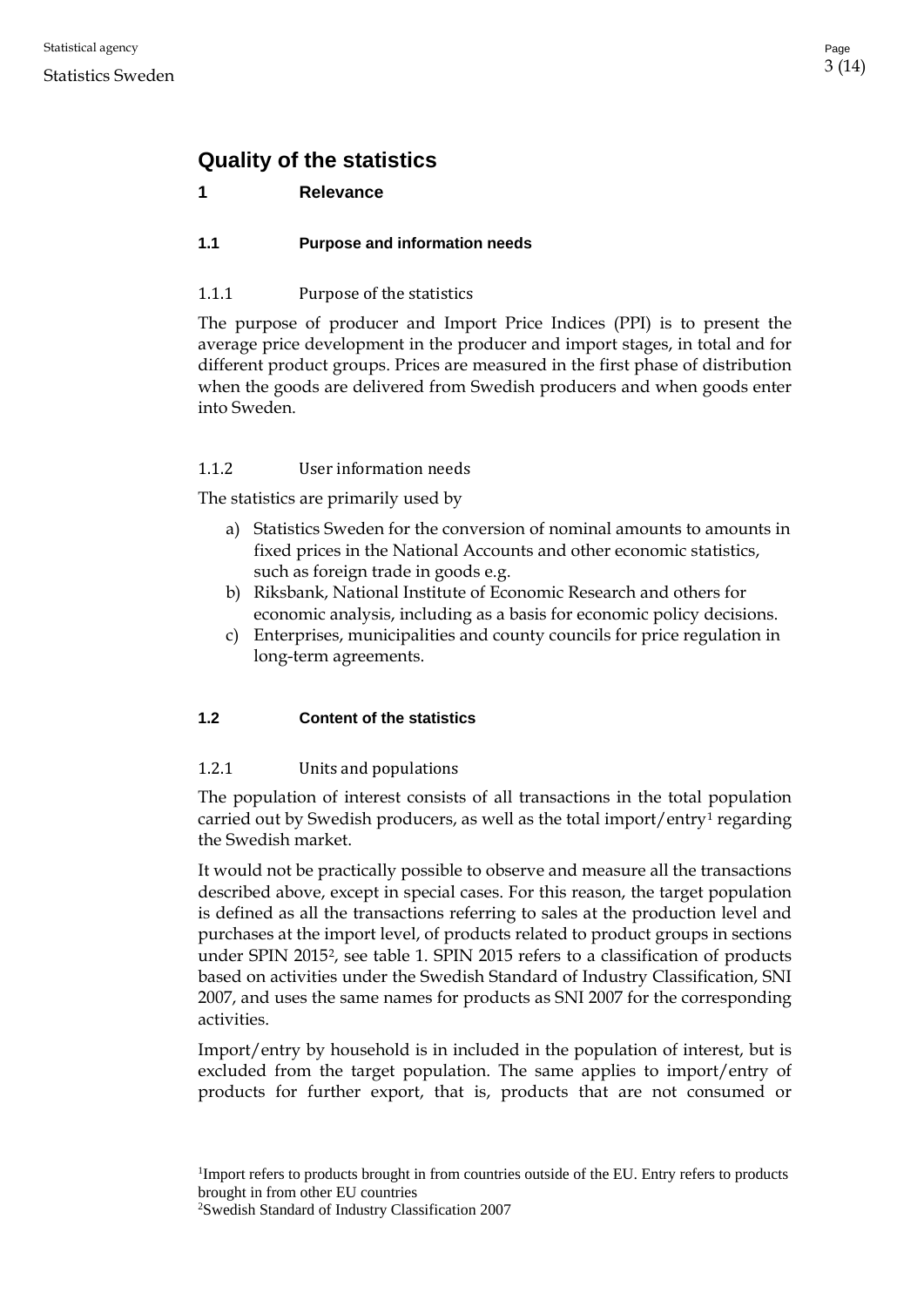processed in Sweden. These are excluded from import/entry and from export/exit.

A population which is a combination of producer/importer and product is used to describe the target population. In this way, the combination of enterprise and product leads us to the specific product offering for which the price is to be measured.

The population of enterprises changes over time, as enterprises are dissolved, start up or change. Products can also be discontinued and emerge from one month to another, on the market or with a specific enterprise. While some products are considered to be entirely new, others are treated as substitutes for another, although they are not exactly alike.

A product offering refers to an observable specimen of a good or service offered for sale at a given price from a specific company. The price should refer to the average price during the month that the price measurement is made.

| rabie r.     |                                                                        |  |  |  |
|--------------|------------------------------------------------------------------------|--|--|--|
|              | Department Description                                                 |  |  |  |
| $\mathbf{A}$ | Agriculture, forestry and fishing                                      |  |  |  |
| B            | Mining and quarrying                                                   |  |  |  |
| $\mathsf{C}$ | Manufacturing                                                          |  |  |  |
| D            | Electricity, gas, steam and air conditioning supply                    |  |  |  |
| E            | Water supply, sewerage, waste management and<br>remediation activities |  |  |  |
| G            | Wholesale and retail trade                                             |  |  |  |
| H            | Transport and storage services                                         |  |  |  |
| T            | Hotel and restaurant services                                          |  |  |  |
| J            | Information and communication services                                 |  |  |  |
| $\mathbf K$  | Financial and insurance services                                       |  |  |  |
| L            | Property services                                                      |  |  |  |
| M            | Legal, accounting, scientific and engineering services                 |  |  |  |
| N            | Rental and leasing, real estate and travel services                    |  |  |  |
| R            | Services related to culture, entertainment and recreation              |  |  |  |
| S            | Other services                                                         |  |  |  |

# $Table 1:$

# <span id="page-3-0"></span>1.2.2 Variables

The observation variable is the price entry, that is, the price of the transaction that the buyer actually pays, after deducting any discounts.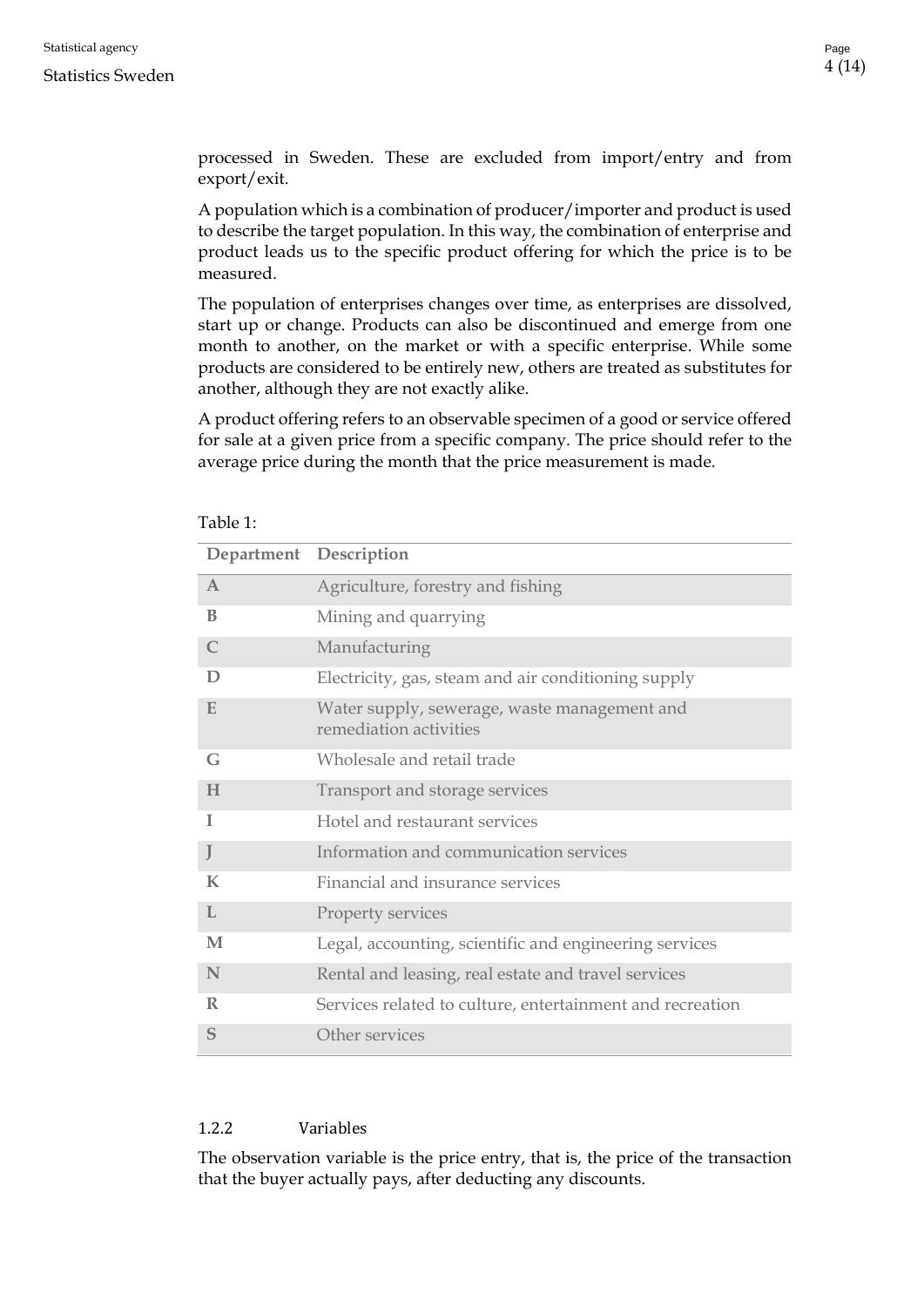With regard to Swedish-made products, the *ex works* price is primarily referred to for sales on the domestic market, and *free on board* (f.o.b.) for export sales. With regard to import prices, *cost, insurance, freight* (c.i.f.) are referred to primarily. VAT and other taxes on goods are not included.

The price development shall not include changes to the price that result from a change in quality. In principle, only genuine price changes, expressed in the pricing of comparable transactions, are to affect the development.

The price is to be reported in the trade currency, although recalculation to Swedish kronor is accepted.

# <span id="page-4-0"></span>1.2.3 Statistical measurements

The PPI can be explained as a chain index with yearly links of the Laspeyres type. The index is published using the base year 2015 = 100.

# <span id="page-4-1"></span>1.2.4 Study domains

Price index figures are calculated for six different series:

- The Domestic Market Price Index, which is a producer price index for the Swedish market and therefore shows the price development on Swedish-made products sold in Sweden;
- The Export Price Index, which is a producer price index for the export market, and therefore shows the price development on Swedish-made products that are sold outside of Sweden;
- The Import Price Index, which shows the price development on products brought into Sweden;
- The Producer Price Index, which shows the total price development on Swedish-made products, and which is obtained through a weighted total of the Domestic Market Price Index and the Export Price Index;
- The Price Index for Domestic Supply, that shows the total price development on products sold in Sweden, and which is obtained through a weighted total of the Domestic Market Price Index and the Import Price Index.
- The Producer Price Index for services, which shows the price development for services furnished by Swedish enterprises.

Index figures are reported for each one of the series, distributed by product group according to SPIN 2015 (see table 1). The five top series refer to the sections A-E. The Producer Price Index for services refers to sections G-S. The level of detail in the reporting differs between various product areas, depending on their economic significance, the number of enterprises submitting data, and the degree of concentration, which is relevant for confidentiality assessment. The most detailed reporting is found in the Statistical Database, where index figures for some product areas are even reported at the five-digit level (detail groups).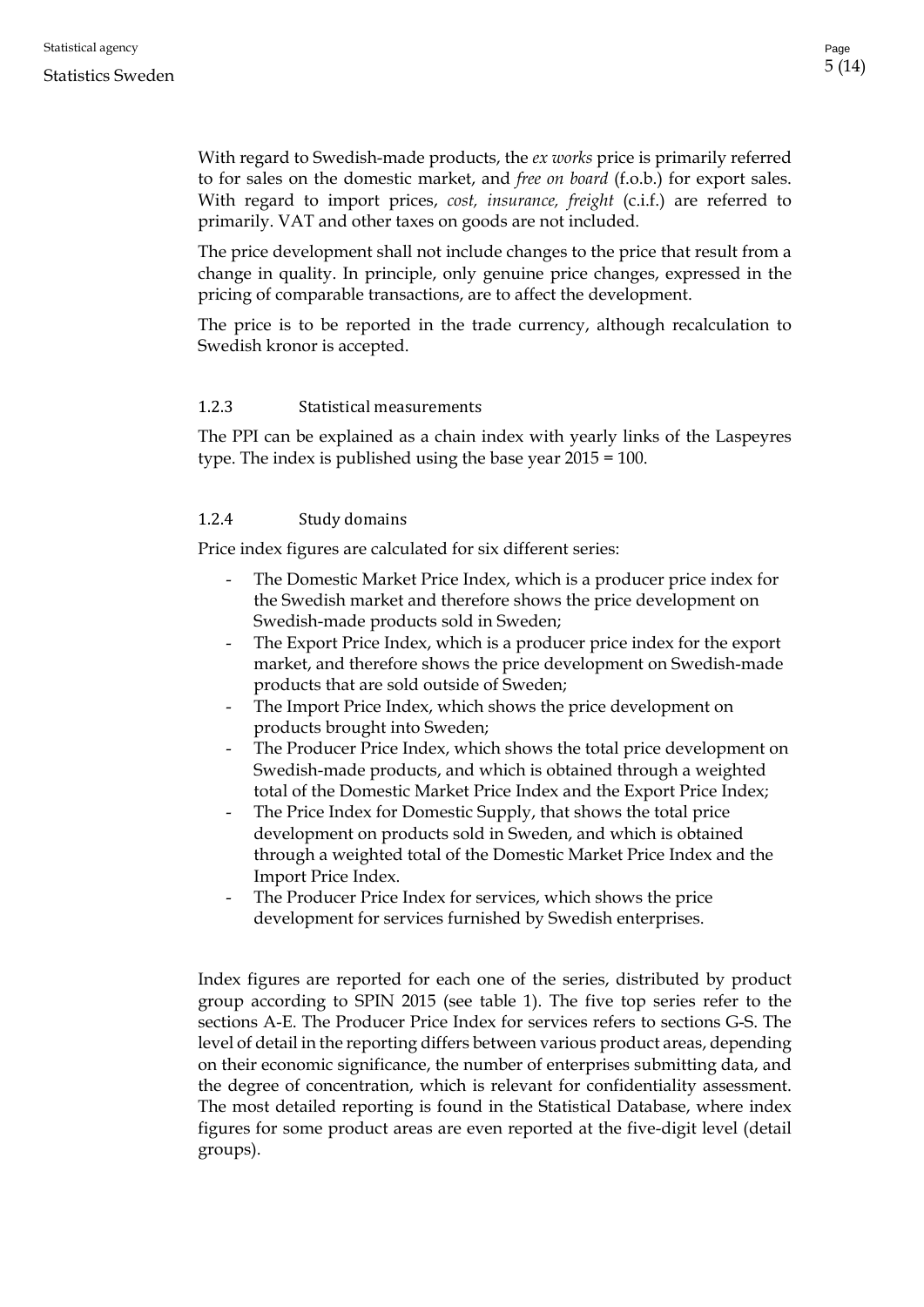# <span id="page-5-0"></span>1.2.5 Reference times

Index figures are calculated monthly for sections A-E, and quarterly for sections G-S, and show the price point for the period in relation to the average price point in 2015. The index figures mainly reflect the development of an average price for the period. The annual average index refers to unweighted arithmetic averages of the periods' indexes.

# <span id="page-5-1"></span>**2 Accuracy**

# <span id="page-5-2"></span>**2.1 Overall accuracy**

The PPI is calculated by aggregating prices of goods and services to indices at different product group levels each month or quarter. Then, the periods are linked together to construct a longer time series.

The calculations are based on price observations on separate product offerings in each individual period. Price relatives are calculated by comparing the current period's prices with the prices in the base period, which is the last period in the previous year. At a detailed level, the Producer Price Index is calculated with a weighted arithmetic average.

The total accuracy of the survey at an aggregate level is assessed to be good, resulting from low non-response, accurate sampling frames and frequent use of internationally recommended methods. However, inaccuracy increases at the lower product group levels. A detailed description of the sources of inaccuracy is available in Chapter 2.2.

# <span id="page-5-3"></span>**2.2 Sources of inaccuracy**

The source of error "measurement" is considered to give the largest contribution to the overall inaccuracy.

<span id="page-5-4"></span>2.2.1 Sampling

A sample of the combination of enterprises (identified by corporate identity number) and products are drawn every year. A sample unit can have two different types of status, drawn with accuracy or drawn with probability. Units with large volumes of transaction values are drawn with accuracy and then removed from the frame. After that, a probability sample is drawn, a "PPS sample" among the remaining units, allowing sample inaccuracy to be calculated.

A sample survey with sample inaccuracy is inevitable, since the whole population is not being surveyed. For statistical surveys, we must accept sampling errors, but we can assess them and take them into account in our estimates of parameters in the population.

The sample is responsible for moderate inaccuracy in the estimates.

# <span id="page-5-5"></span>2.2.2 Frame coverage

Coverage error in a survey can consist of undercoverage and/or overcoverage. Undercoverage means that some units in the population for survey are missing in the sample frame. Overcoverage occurs if units that do not belong to the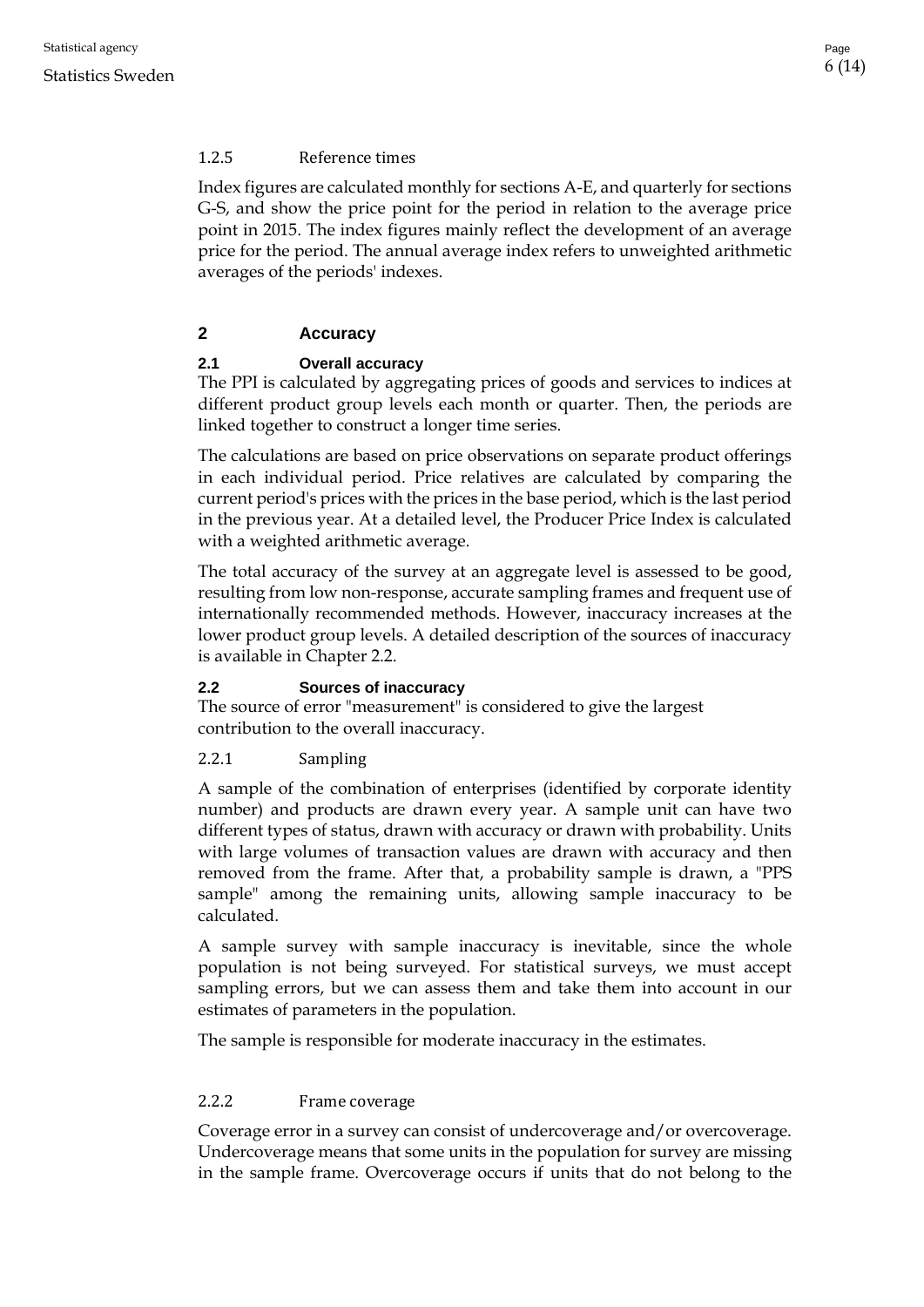survey population are included in the sample frame and contained in the presentation of the results.

The basis of the frame for PPI and TPI originate in other Statistics Sweden surveys; Production of commodities and industrial services (IVP), Structural Business Statistics (FEK), Foreign trade - exports and imports of goods (UHV) and Foreign trade in services (UHT). The level of non-response in these surveys are very low, and the existing non-response is estimated using tools such as model calculations. The price index that is produced should reflect the population, which is the frame. Therefor the frame error is assessed to only have a small effect on the price index. In addition, there is nothing systematic in the frame error that would make it larger or smaller at any specific level.

UHV has some overcoverage as a result of products imported to Sweden and then exported with no further processing. Not only does this lead to overcoverage in the frames for the Import Price Index and the Export Price Index, it also leads to undercoverage in the Domestic Market Price Index, since there is a risk that too much of the production is counted as export. These types of transactions are eliminated as far as possible before weight calculations begin.

PPI sample selection uses frames that are two years old, out of necessity. In the sampling process, about 20 percent of the units are eliminated, which can be an indication of overcoverage in the frames.

To alleviate burden on small enterprises, a cut-off is applied. This means that enterprises with a turnover below SEK 10 million in the sampling stratum cannot be selected.

The source of error "frame coverage" as a whole probably contributed little to inaccuracy.

# <span id="page-6-0"></span>2.2.3 Measurement

Measurement is done once per reference period and product offering, and is expected to refer to the measurement period's average transaction price.

For measurement, a web-based solution called SIV, which is standard at Statistics Sweden, is primarily used. The vast majority of data providers submit prices via this solution. A small number of data providers submit prices via email or on a paper questionnaire. See Chapter 2.3 in SCBDOK for more information on measurement instruments.

A measurement error occurs when submitted information does not agree with the "true" value according to the definition of the variable. There are many reasons for this, for example that the question does not match the respondent's accounting, the question is ambiguously worded, the person has an insufficient memory, the respondent could be careless, the measurement methods could be marred by deficiencies, and more. Measurement errors naturally contribute to the inaccuracy of statistics, and can do this in a systematic way (resulting in distortion), as well as in a random way (does not lead to distortion but increases inaccuracy).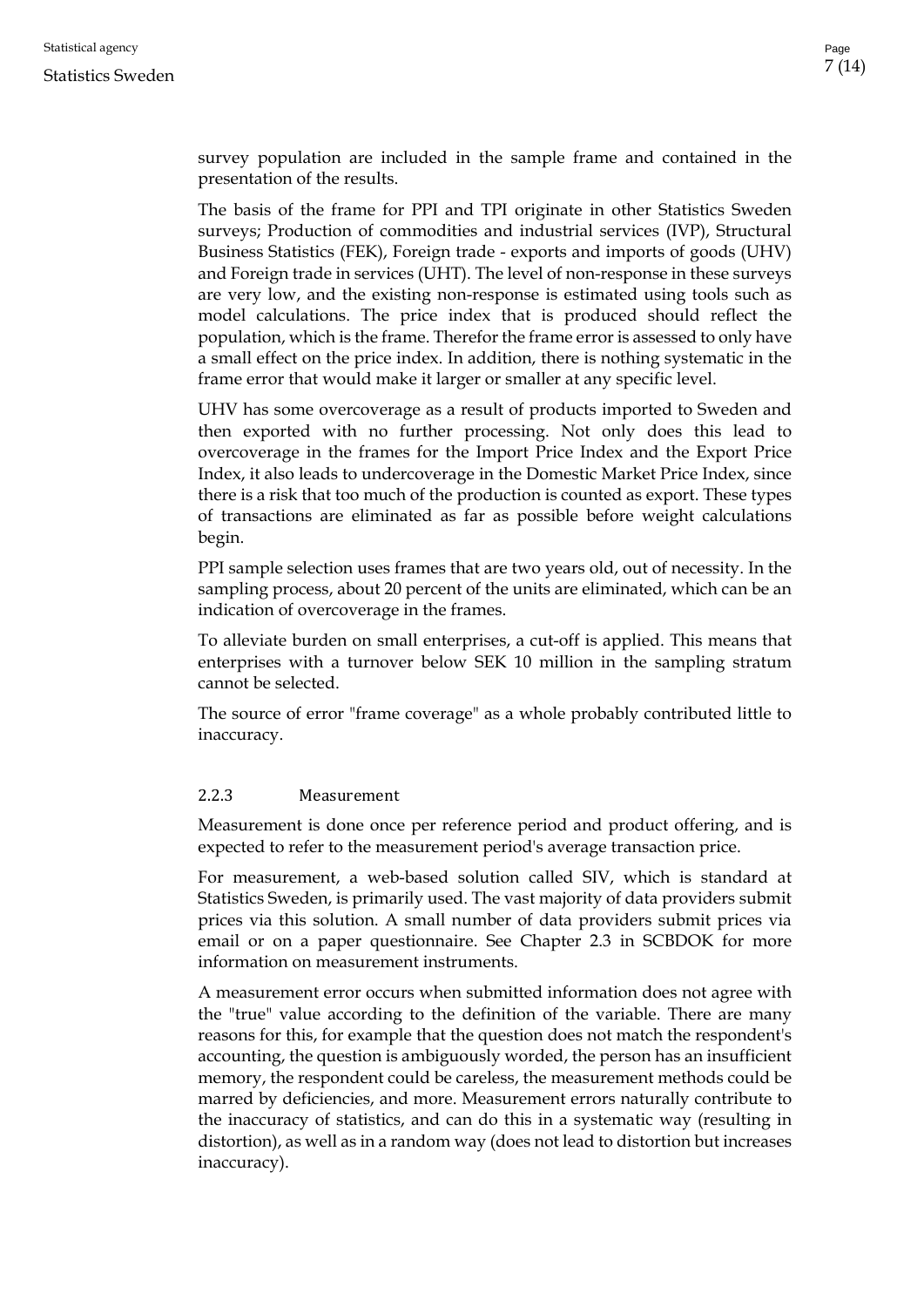The use of list prices is one example of a measurement error. Primarily, the real average transaction price is to be reported, but in some cases list prices are reported anyway, which risks giving an erroneous picture of the price development. The difference between list prices and transaction prices includes any discounts given to customers. A higher discount is to be regarded as a lower price. Another source of error can consist of transfer prices/internal prices that do not reflect a market price.

Another measurement error arises when selected specifications are not able to specify the product to a sufficient extent, so that not only the genuine price change is show in the index change. This might be expressed in an erroneously volatile price development, but also in a long-term systematic error due to a shift in quality.

In many product categories, it is difficult to find representative products to monitor over time, and time-based methods are used instead. For example, the hourly rate of a legal consultant is often measured, rather than the handling of an actual case. A problem with measuring hourly rates is that they involve a bias in the price index on productivity development. If the legal consultant in the example above becomes more efficient and can handle more cases in one hour, this does not show, since only the hourly rate is reported. Time-based measurement methods are mainly used in SPIN 69, 70, and 71.

The assessment is that measurement gives the largest contribution to total inaccuracy.

# <span id="page-7-0"></span>2.2.4 Non-response

There is an obligation under the law for selected enterprises to submit price information. Weighted non-response in a typical month is about 3-5 percent of the price observations for sections A-E and 8-12 percent per quarter for sections G-S. Non-response is usually not due to refusal, but to the fact that the contact person is not available. This means that non-response is greater for June and July than in other months.

For non-response, the prices are imputed. Average imputation is the default method, in which price developments in the most recent period for an appropriate aggregate is used to estimate a price development for the missing observation. This also applies in cases where no sales or import occurred during the measurement month.

This source of error is probably a moderate contribution to inaccuracy. We do not have sufficient information about non-response to judge whether it should be considered systematic or random.

#### <span id="page-7-1"></span>2.2.5 Data processing

A production system, Pi09, was developed to perform most of the PPI calculations. Quality assurance of software and IT systems is now in place and therefore the risk of processing errors is minor. It is not possible to assess the consequences of different types of data processing.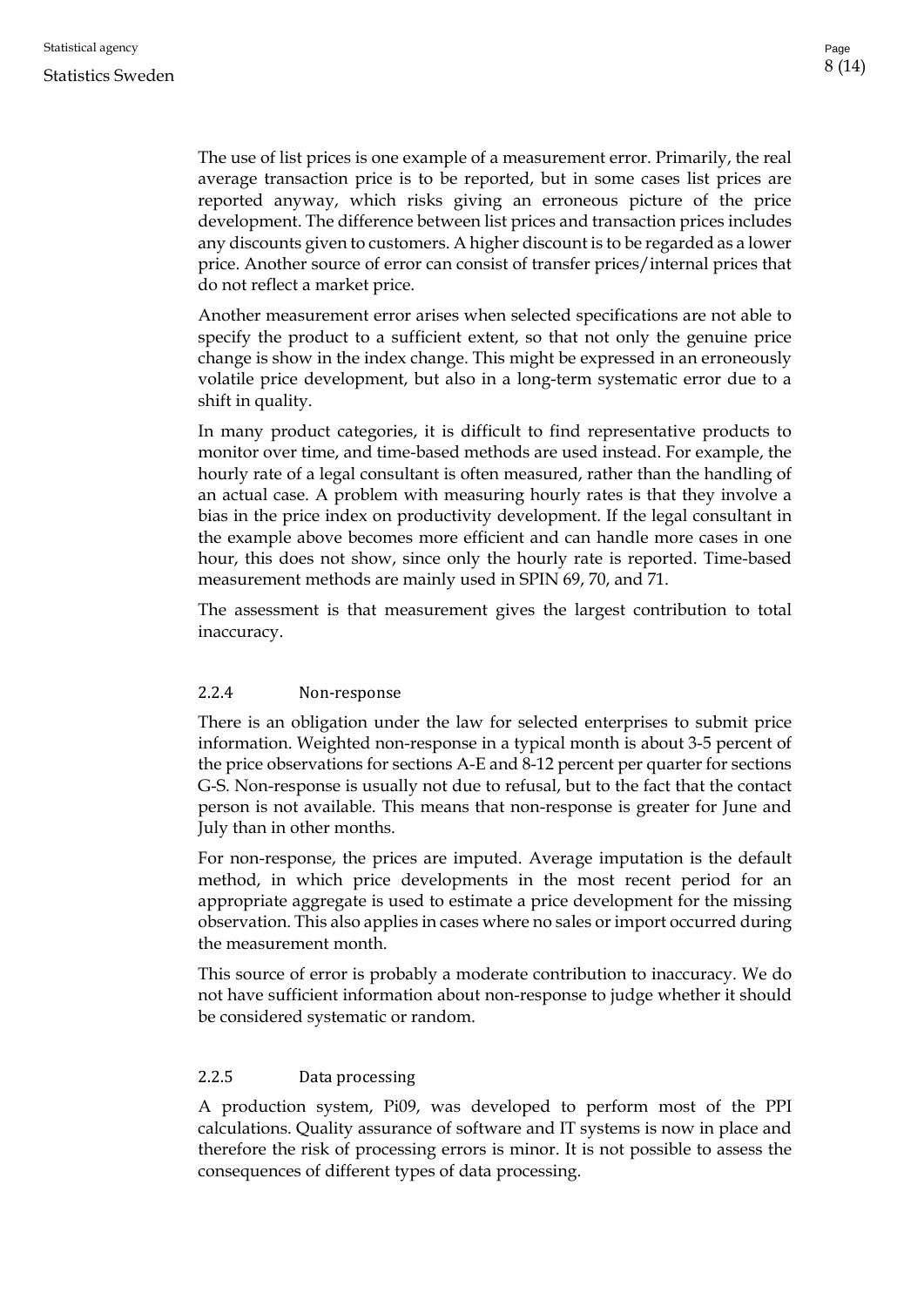All collected price information is reviewed at the micro level and at the macro level. Price observations with very large changes or with a major effect on the total result are put on a special list for extra examination. In the event of any uncertainty, the data provider is contacted.

This source of error is considered giving a minor contribution to inaccuracy.

#### <span id="page-8-0"></span>2.2.6 Model assumptions

One of the major challenges in all price statistics is monitoring the exact same product over a longer period of time. Products change, often improving, and this must be assessed in the price statistics to ensure that only a genuine price change is being reflected in the index. Price changes resulting from changes in quality must be eliminated. When an old product is discontinued and a new one emerges, an assessment of the quality must be made. There is a manual produced by the International Monetary Fund, in which common quality assessment methods are described (IMF, Chapter 7 [https://www.imf.org/external/pubs/ft/ppi/2010/manual/ppi.pdf\)](https://www.imf.org/external/pubs/ft/ppi/2010/manual/ppi.pdf). The most commonly used methods in the Swedish PPI are simple quantity adjustment, adjustment with the help of an expert and overlap (unless explicit assessment can be made).

In cases where prices are reported in foreign currency, the Swedish Customs' exchange rates are used to recalculate the value to Swedish kronor. The reason for using this method, instead of, for example the Riksbank average rates, is in order to promote the usability of the index as a deflator for foreign trade estimation of export and import values in current prices. In total, about 50 percent of all export price information and about 60 percent of all import price information is submitted in foreign currency, while other prices are reported in Swedish kronor.

When the data provider recalculates price information from foreign currency to Swedish kronor, hedged or pre-defined rates and similar are used. This can lead to the index not reflecting current values of the Swedish krona.

This source of error is probably a considerable contribution to inaccuracy.

#### <span id="page-8-1"></span>**2.3 Preliminary statistics compared with final statistics**

The statistics is final at the time of publication.

#### <span id="page-8-2"></span>**3 Timeliness and punctuality**

#### <span id="page-8-3"></span>**3.1 Production time**

The following study domains are published about 25 days after the end of the measurement period:

- Domestic Market Price Index
- Export Price Index
- Import Price Index
- Producer Price Index
- Price Index for domestic supply

The Producer Price Index for services is published about 45 days after the end of the measurement period.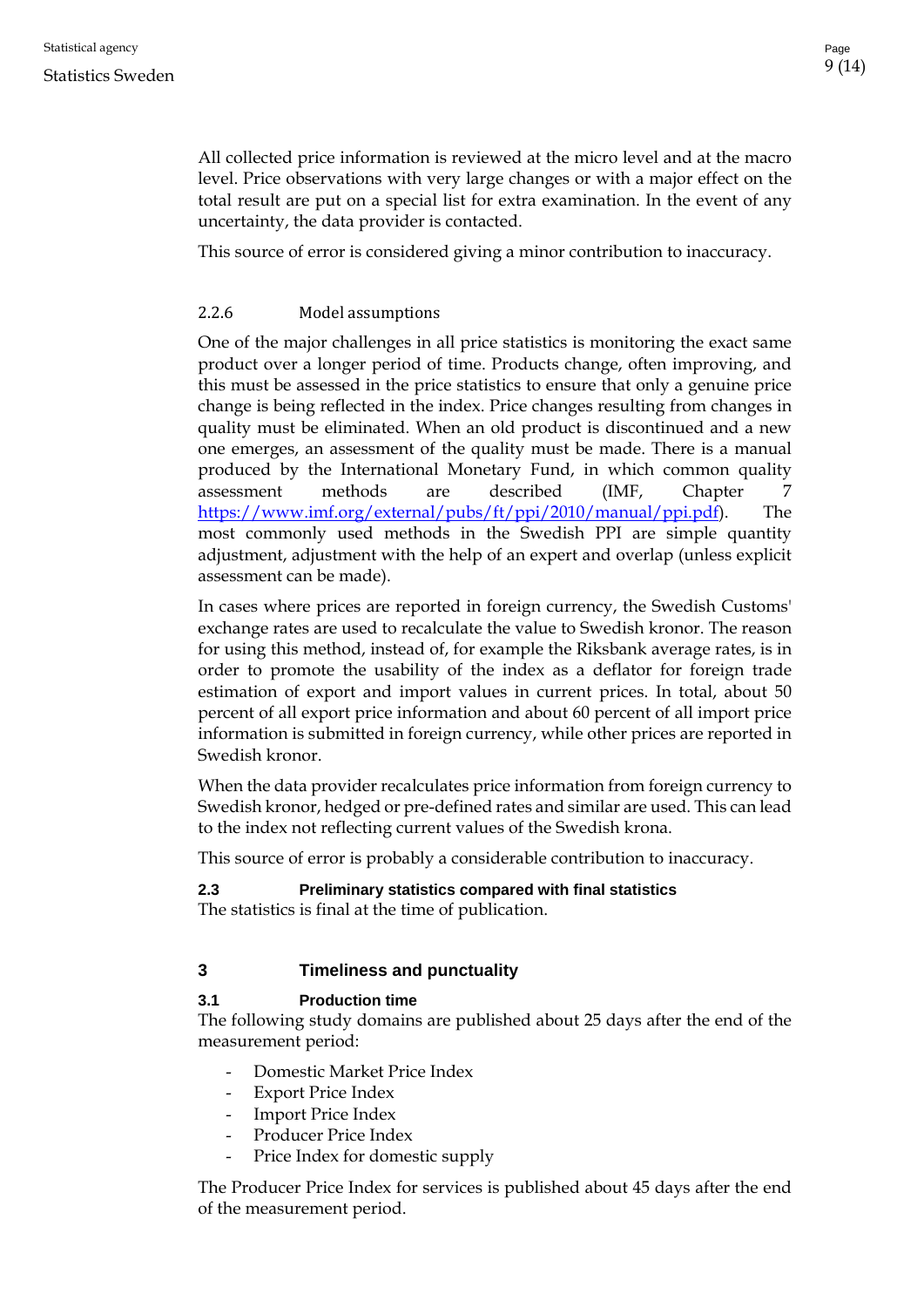The same production time applies for yearly publications.

# <span id="page-9-0"></span>**3.2 Frequency**

The following study domains are collected and published monthly:

- Domestic Market Price Index
- Export Price Index
- Import Price Index
- Producer Price Index
- Price Index for domestic supply

The Producer Price Index for services is collected and published quarterly.

# <span id="page-9-1"></span>**3.3 Punctuality**

The statistics are published (at 09:30) on the date indicated on the calendar year publishing calendar.

# <span id="page-9-2"></span>**4 Accessibility and clarity**

# <span id="page-9-3"></span>**4.1 Access to the statistics**

The statistics are made available via statistical news and via the Statistical Database on Statistics Sweden's website. The statistics are also made available via publications, such as Statistics Sweden indicators and the Construction Index. Some percentage changes (relating to the export, import and producer price indices) are made available electronically in Economic "flash statistics" in connection with publication. The most detailed publication is available in the Statistical Database, where index series down to the four digit level are published. For some commodity groups, more detailed index series can be ordered. Average prices are not normally calculated, although some average prices of coal and petroleum products can be ordered (publication of Fuel prices).

# <span id="page-9-4"></span>**4.2 Possibility of obtaining additional statistics**

Special processing can be carried out on order. See the website for more information: [http://www.scb.se/hitta-statistik/statistik-efter-amne/priser](http://www.scb.se/hitta-statistik/statistik-efter-amne/priser-och-konsumtion/prisindex-i-producent-och-importled/prisindex-i-producent-och-importled-ppi/produktrelaterat/Fordjupad-information/skraddarsydd-statistik)[och-konsumtion/prisindex-i-producent-och-importled/prisindex-i](http://www.scb.se/hitta-statistik/statistik-efter-amne/priser-och-konsumtion/prisindex-i-producent-och-importled/prisindex-i-producent-och-importled-ppi/produktrelaterat/Fordjupad-information/skraddarsydd-statistik)[producent-och-importled-ppi/produktrelaterat/Fordjupad](http://www.scb.se/hitta-statistik/statistik-efter-amne/priser-och-konsumtion/prisindex-i-producent-och-importled/prisindex-i-producent-och-importled-ppi/produktrelaterat/Fordjupad-information/skraddarsydd-statistik)[information/skraddarsydd-statistik](http://www.scb.se/hitta-statistik/statistik-efter-amne/priser-och-konsumtion/prisindex-i-producent-och-importled/prisindex-i-producent-och-importled-ppi/produktrelaterat/Fordjupad-information/skraddarsydd-statistik)

Primary material is available after special assessment and anonymization for research purposes.

# <span id="page-9-5"></span>**4.3 Presentation**

Key figures for Sweden (that is, the Producer Price Index, the Import Price Index, the Export Price Index, the Domestic Market Index, the Price Index for domestic supply, and the Service Price Index, presented in Chapter 1.2.4) are presented and explained o[n www.scb.se.](http://www.scb.se/) This also applies to all results in tables and figures.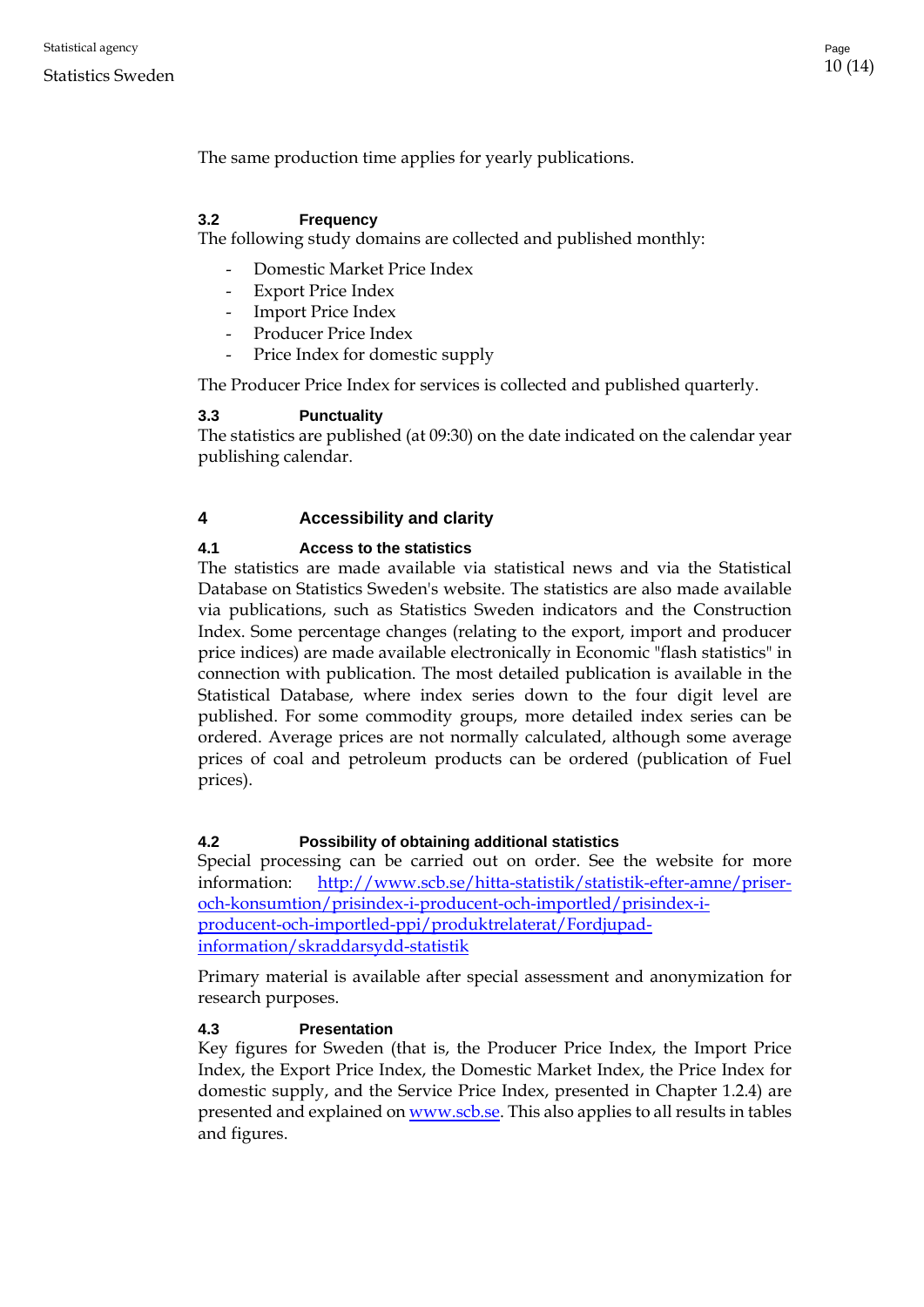# <span id="page-10-0"></span>**4.4 Documentation**

For more documentation, see the tab Documentation on www.scb.se/PR0301.

There is a special documentation of the PPI, which is standardised by the International Monetary Fund. It is available on the IMF website at https://www.imf.org/external/pubs/ft/ppi/2010/manual/ppi.pdf.

- The sample project. An evaluation of PPS sampling for the Producer and Import Price Index. Background facts 2005:3, Statistics Sweden.
- Quality adjustment of ICT products Methods and applications in the Swedish Price Index in the Producer and Import Price Index (2006) Quality adjustment of ICT products (2006) (pdf)
- The process of updating the sample for the Swedish Producer and Import Price Indices (2006)
- **Pricing Large Equipment, A study for Producer Price Indices (2006)** Pricing Large Equipment (2006) (pdf)
- Industrial services in PPI Methods and applications of Swedish Producer and Import Price Indices – (2008) Industrial services in PPI (2008) (pdf)
- Non-comparable Transactions and Mix-problems Improved Quality for the Swedish Producer and Import Price Index Non-comparable Transactions and Mix-problems (pdf)
- Producer and Import Price Index for electricity power supply (2010) (pdf)

# <span id="page-10-1"></span>**5 Comparability and coherence**

# <span id="page-10-2"></span>**5.1 Comparability over time**

As o8 the publication of the January index for 2017 (27 February 2017), PPI transitioned to the product classification SPIN 2015. The differences between SPIN 2015 and SPIN 2007 are very small. Index figures according to SPIN 2007 are calculated up to the end of 2018, and published in the Statistical Database.

Index figures according to SPIN 2002 with base year 1990 are available in the Statistical Database up until 2009. Index figures according to Prod-SNI 97 are backcasted for the period 1990-1994, based on weighting figures that reflect the composition of production and foreign trade in 1993. For earlier indices, up to December 1994, sampling allocation, weight calculations, and reporting were based on a production classification according to an older industry classification, SNI 69. This series was reported with the reference year 1968=100. The differences between this and Prod-SNI 97 are significant. The recommendation is, if possible, to use the old series for the time before 1995. For linking, the recommendation is that linking be used at December 1994.

Change of commodity classification was done in part for the measurement year 1988, from CCCN to HS classification, in part for the measurement year 1998 from HS to KN classification. These changes have not affected the published classification, but they have made weight calculation more difficult.

Indices up to 1979 were calculated as a fixed base index, which means that a yearly update of weights was not made.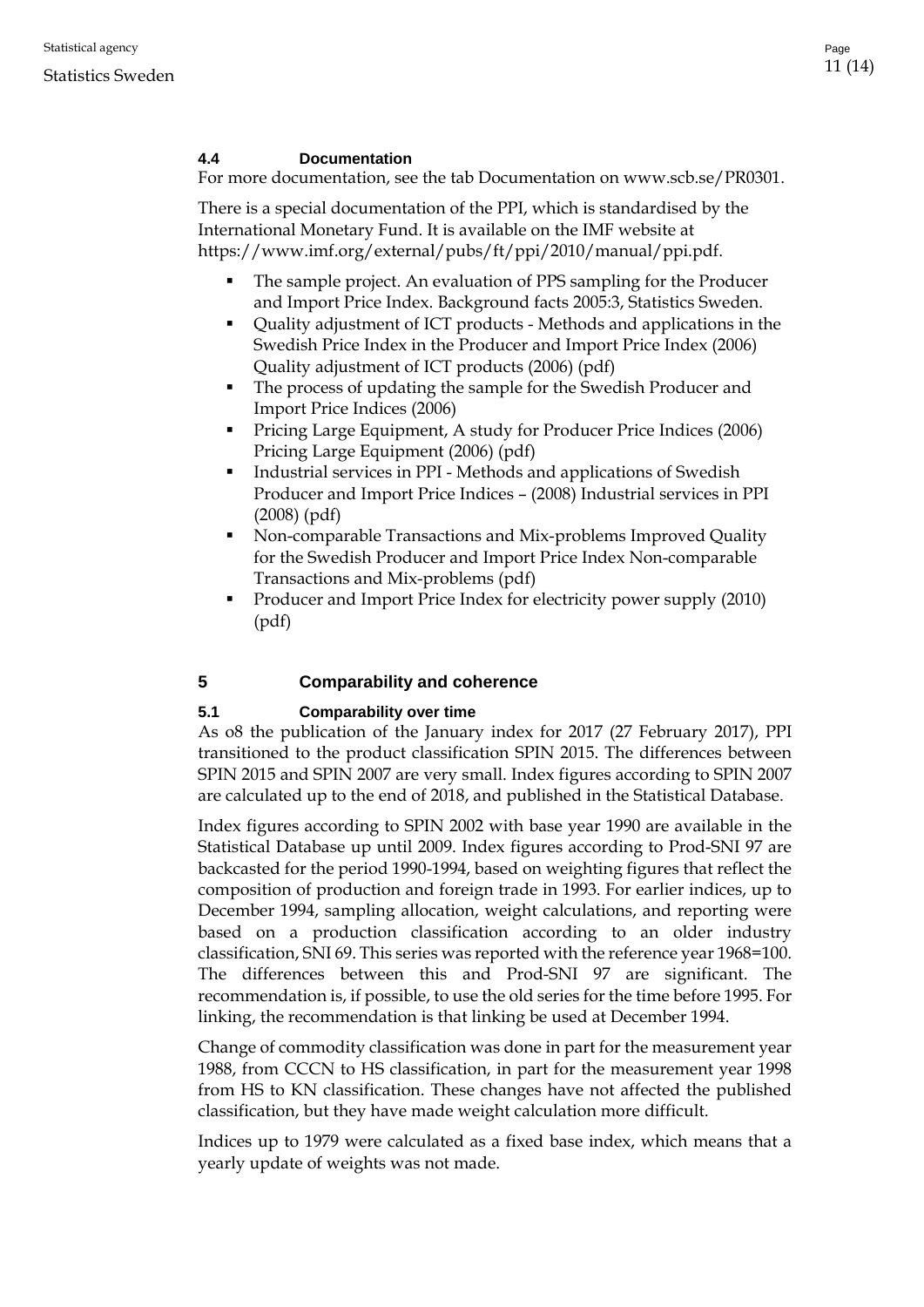# <span id="page-11-0"></span>**5.2 Comparability between domains**

The PPI calculates the average price development using the same index formula for all subgroups included in the survey. It is therefore possible to compare the price development between product groups.

#### <span id="page-11-1"></span>**5.3 Other coherence**

The SPIN 2015 classification that is used is comparable with the European Classification of Products by Activity (CPA 2.1). This enables comparison of the price development both for product groups and for the total PPI between European countries.

An important use of PPI is the recalculation of amounts in current prices to a value in fixed prices, in the national accounts system, foreign trade statistics and other economic statistics. The delimitations and standards that are used agree reasonably well. On the other hand, the short period economic statistics are not distributed by product groups, which is why fixed price calculation is somewhat more schematic there.

Comparisons with the price development for consumer prices (Consumer Price Index, CPI) are difficult for several reasons, for example because taxes are handled differently, and because weighting figures differ. In addition, there are methodological differences between the statistics, for example quality adjustments are carried out using different methods.

#### <span id="page-11-2"></span>**5.4 Numerical consistency**

Published values include all index figures and combined aggregate values of these. There are no shortcomings in the numerical consistency between these statistical values.

# <span id="page-11-3"></span>**General information**

#### <span id="page-11-4"></span>**A SOS classification**

With regard to statistics included in Official Statistics of Sweden (SOS), special rules apply for quality and accessibility, see the Official Statistics Act [\(2001:99\)](http://www.riksdagen.se/sv/Dokument-Lagar/Lagar/Svenskforfattningssamling/Lag-200199-om-den-officiell_sfs-2001-99/) and the Official Statistics Ordinance [\(2001:100\)](http://www.riksdagen.se/sv/dokument-lagar/dokument/svensk-forfattningssamling/forordning-2001100-om-den-officiella_sfs-2001-100), and the Statistics Sweden Regulations on the Quality of the Official Statistics (SCB-FS 2016:17).

The statistics are official up to and including the four-digit level according to SPIN 2015.

#### <span id="page-11-5"></span>**B Confidentiality and handling of personal data**

For confidentiality regarding the authority's specific task for the production of statistics, Chapter 24, Section 8 of the [Public Access to Information and Secrecy](http://www.riksdagen.se/sv/Dokument-Lagar/Lagar/Svenskforfattningssamling/Offentlighets--och-sekretessla_sfs-2009-400/)  Act [\(2009:400\)](http://www.riksdagen.se/sv/Dokument-Lagar/Lagar/Svenskforfattningssamling/Offentlighets--och-sekretessla_sfs-2009-400/) applies.

To safeguard that information subject to confidentiality belong to natural persons or enterprises, it is ensured that the information cannot be disclosed directly or indirectly in the statistics that is published.

Rules for handling personal data are contained in the Personal Data Act (1998:204), the Official Statistics Act (2001:99) and the Official Statistics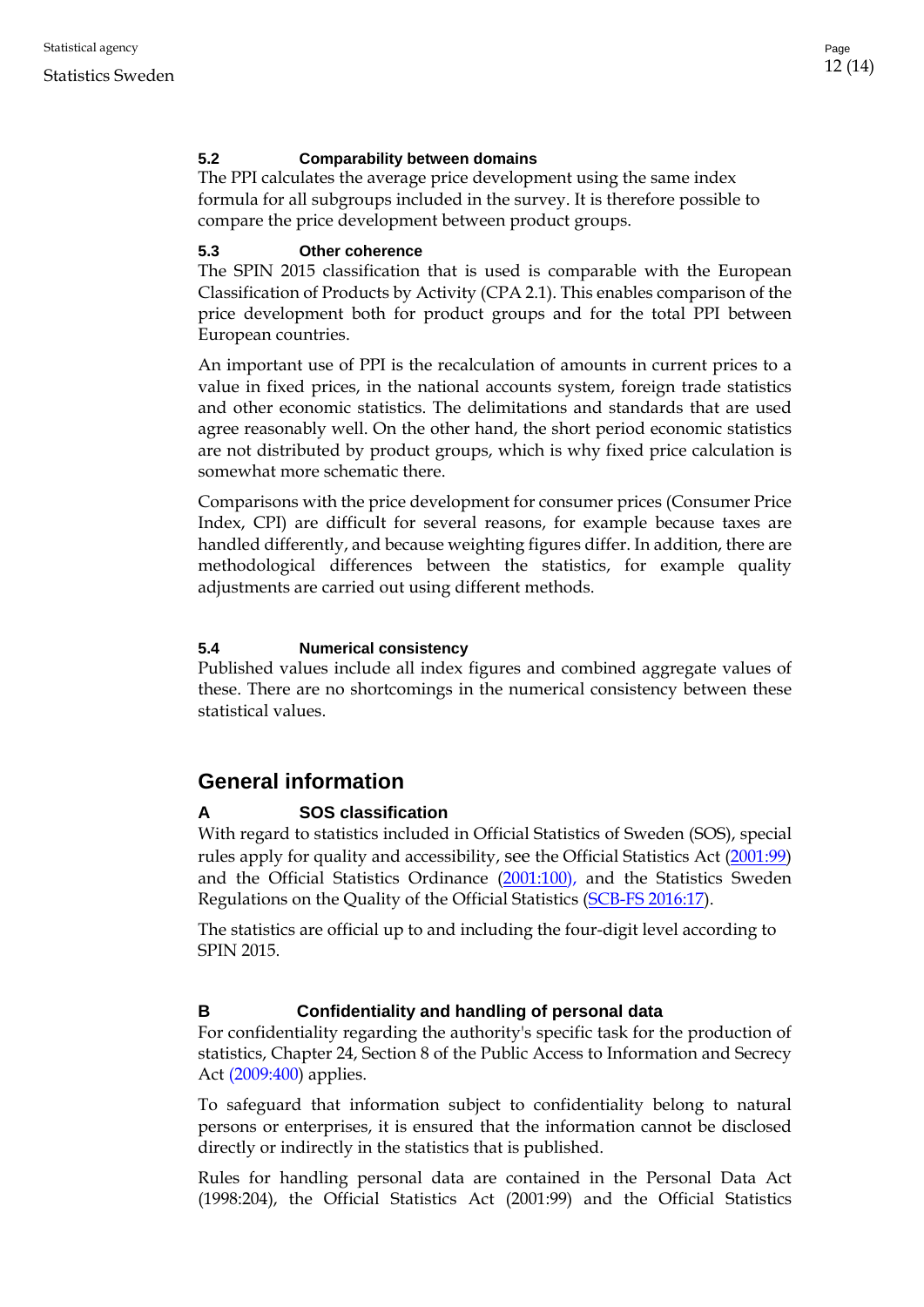Ordinance (2001:100). Everyone has the right to receive information free of charge once per calendar year about his/her own personal data that is handled by Statistics Sweden. If the personal information is handled in conflict with the Personal Data Act, the individual has the right to request that the personal data is corrected, blocked or erased.

Information about the contact person for the survey is saved to facilitate any future contacts.

# <span id="page-12-0"></span>**C Archiving and discarding material**

There is a culling decision, under National Archives culling decision RA-MS 1998:7 (with changes including 2006:57), that states that forms may be discarded after two years.

Submitted information is subject to the provisions of Chapter 24, Section 8 of the Public Access to Information and Secrecy Act (2009:400). On publication, no single data provider or their information will be identifiable.

The final observation register is saved in Statistics Sweden's internal databases.

# <span id="page-12-1"></span>**D Obligation to provide information**

The obligation to provide information applies under the [Official Statistics Act](http://www.riksdagen.se/sv/dokument-lagar/dokument/svensk-forfattningssamling/forordning-2001100-om-den-officiella_sfs-2001-100)  (2001:99), [the Official Statistics Ordinance \(2001:100\), a](http://www.riksdagen.se/sv/dokument-lagar/dokument/svensk-forfattningssamling/forordning-2001100-om-den-officiella_sfs-2001-100)nd Statistics Sweden's Regulations (SCB FS 2013:4 and SCB FS 2012:9).

# <span id="page-12-2"></span>**E EU regulations and international reporting**

Regulation under Council Regulation (EC) No 1165/98 on short-term statistics. Council Regulation (EC) Regulation No 1158/2005 and No 1893/2006.

Statistics Sweden reports indices for different product groups to Eurostat. This is done in connection with publishing. Other international reporting takes place via an email form sent to various international organisations.

# <span id="page-12-3"></span>**F History**

Price index series divided into rough product groups have been calculated and are available from 1860. From 1920, a wholesale price index with a more fixed structure and detailed product group classification than before is reported monthly. Statistics were given their modern design in 1963, when a more systematic international industry classification was introduced.

As the production of services has had an increasing significance in Swedish economy, the need for good price statistics in this area has also increased. In the mid-1990s, the development of the Producer Price Index for services (TPI) with indices for rents, hotel services and domestic air travel began. Subsequently, the TPI was developed for even more product groups and continues to be developed.